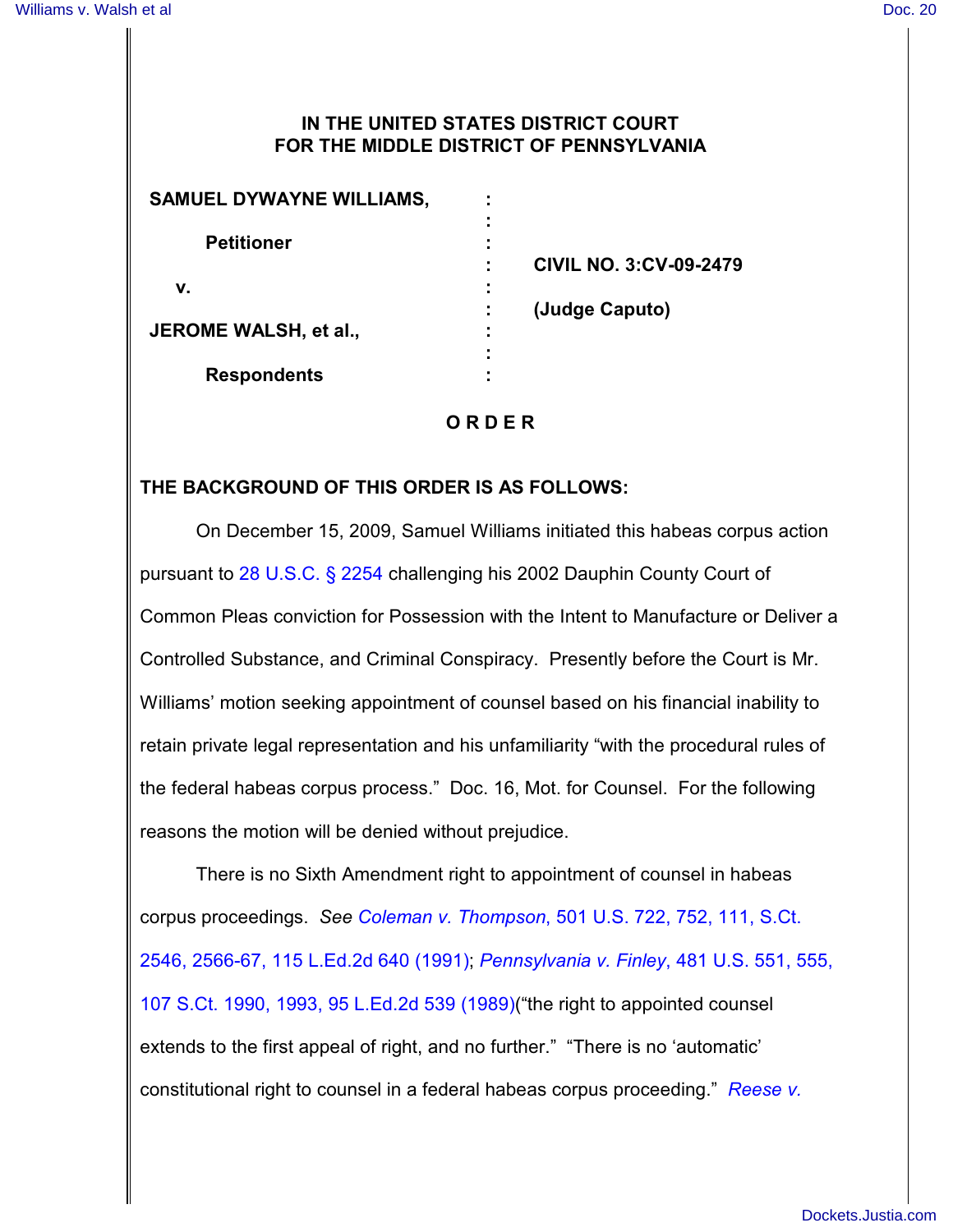*Fulcomer*, 946 F.2d 247, 263 (3d Cir. 1991), *superseded on other grounds by statute*, [28 U.S.C. § 2254\(d\)](http://www.westlaw.com/find/default.wl?rs=CLWP3.0&vr=2.0&cite=28+USCA+s+2254%28d%29). Appointment of counsel in a habeas proceeding is mandatory only if the district court determines that an evidentiary hearing is required. *See* Rule 8(c) of the Rules Governing Section 2254 Cases; [18 U.S.C. §](http://www.westlaw.com/find/default.wl?rs=CLWP3.0&vr=2.0&cite=18+USCA+s+3006A%28a%29%282%29%28B%29) [3006A\(a\)\(2\)\(B\)](http://www.westlaw.com/find/default.wl?rs=CLWP3.0&vr=2.0&cite=18+USCA+s+3006A%28a%29%282%29%28B%29). Otherwise, a court may exercise its discretion in appointing counsel to represent a habeas petitioner if it "determines that the interests of justice so require" and that the petitioner is financially unable to obtain adequate representation. [18 U.S.C. § 3006A\(a\)\(2\)\(B\)](http://www.westlaw.com/find/default.wl?rs=CLWP3.0&vr=2.0&cite=18+USCA+s+3006A%28a%29%282%29%28B%29).

The exercise of discretion in this area is guided, however, by certain basic principles. The initial determination to be made by the Court in evaluating the expenditure of the "precious commodity" of volunteer counsel is whether the petitioner's case has some arguable merit in fact and law. *[Montgomery v. Pinchak](http://www.westlaw.com/find/default.wl?rs=CLWP3.0&vr=2.0&cite=294+F.3d+492)*, [294 F.3d 492, 499 \(3d Cir. 2002\)](http://www.westlaw.com/find/default.wl?rs=CLWP3.0&vr=2.0&cite=294+F.3d+492). Factors influencing a court's decision on a request for appointment of counsel include the complexity of the factual and legal issues in a case, as well as the petitioner's ability to present these claims. *[Reese](http://www.westlaw.com/find/default.wl?rs=CLWP3.0&vr=2.0&cite=946+F.2d+264)*, [946 F.2d at 264-65](http://www.westlaw.com/find/default.wl?rs=CLWP3.0&vr=2.0&cite=946+F.2d+264). Thus, where the issues in a habeas petition are narrow, or straightforward and capable of resolution on the record, or where the petitioner demonstrates a good understanding of the issues and displays the ability to forcefully and coherently present contentions appointment of counsel is unnecessary. *Id.*

In this case, there appear to be no circumstances that warrant the appointment of counsel at this time. The court's liberal construction of *pro se*